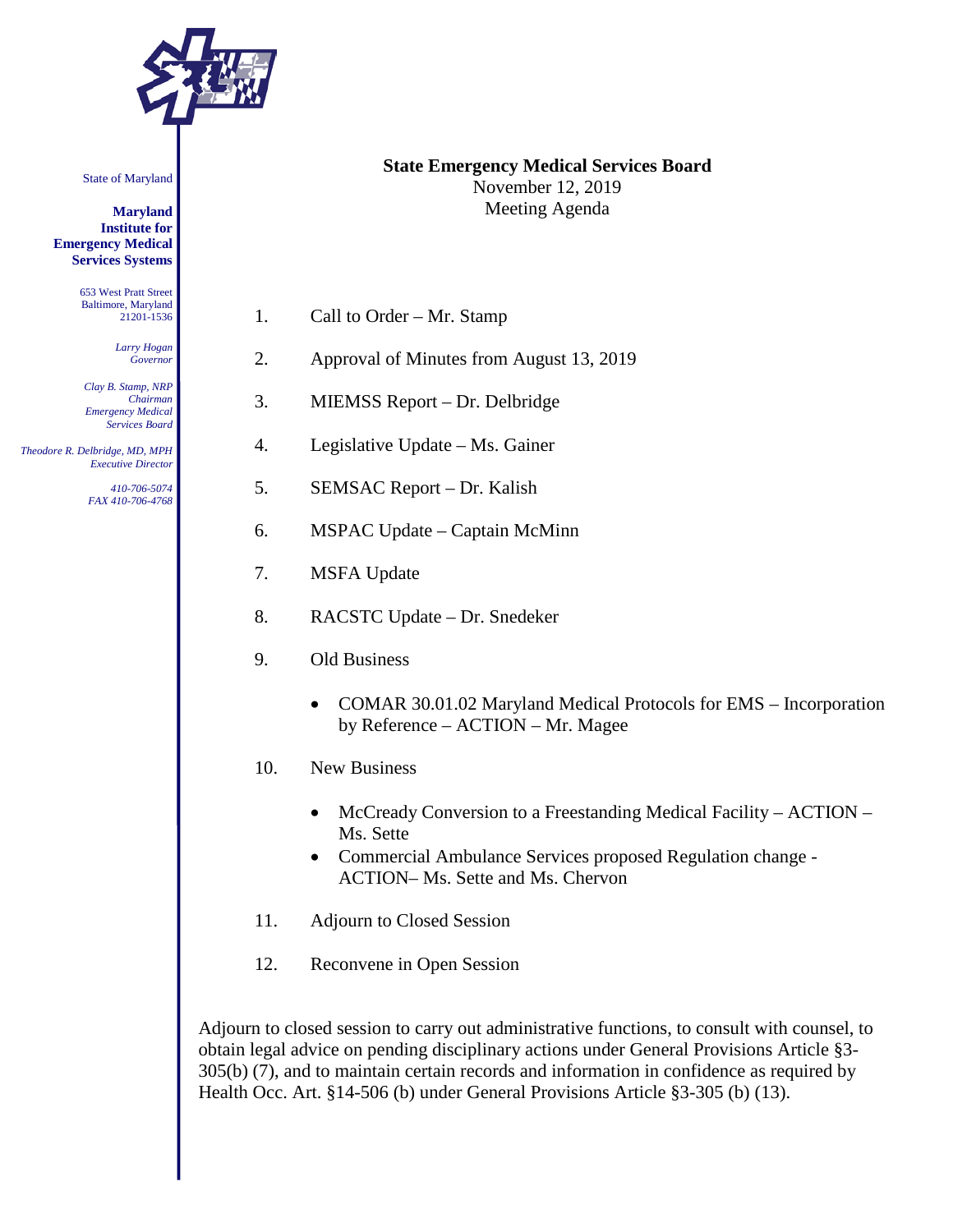

## **State Emergency Medical Services Board November 12, 2019**

### **Minutes**

State of Maryland

**Maryland Institute for Emergency Medical Services Systems**

> 653 West Pratt Street Baltimore, Maryland 21201-1536

> > *Larry Hogan Governor*

*Clay B. Stamp, NRP Chairman Emergency Medical Services Board*

 *Theodore R. Delbridge, MD, MPH Executive Director*

> *410-706-5074 FAX 410-706-4768*

# **Board Members Present:**

Clay Stamp, NRP; Sherry Adams, Vice Chairperson (via phone); Stephan Cox; William J. Frohna, MD; Dany Westerband, MD (via phone); Sally Showalter, RN; Murray Kalish, MD; Dean E. Albert Reece, MD (via phone); Mary Alice Vanhoy, MSN, RN; James Scheulen, PA, MBA

## **Board Members Absent:**

# **Others Present:**

**MSPAC:** Major Tagliaferri; Capt. McMinn

**MIEMSS**: Dr. Delbridge; Ms. Gainer; Ms. Abramson; Ms. Alban; Ms. Aycock; Dr. Bailey; Mr. Balthis; Mr. Brown; Dr. Chizmar; Ms. Mays; Mr. Schaefer; Ms. Goff

**OAG:** Mr. Magee; Ms. Sette

**RACSTC:** Dr. Snedeker

**MSFA:** 1<sup>st</sup> VP Mr. Walker; 2<sup>nd</sup> VP Mr. McCrea; Ms. Tomanelli, Executive Director

Chairman Stamp called the meeting to order at 9:03am. He welcomed everyone and thanked the MIEMSS staff, EMS Board members and stakeholders for their service.

Mr. Stamp asked for approval of the minutes from the October 8, 2019, EMS Board meeting.

**ACTION: Upon the motion by Ms. Vanhoy, seconded by Dr. Kalish, the Board voted unanimously to approve the minutes of the EMS Board meeting held on October 8, 2019.** 

# **MIEMSS Report**

A copy of the Executive Director's Report was distributed.

Dr. Delbridge gave an update on the following initiatives:

# **CHATS**

Dr. Delbridge reminded the EMS Board that due to the integrity of the current software, a new hospital alerting system is necessary.

Dr. Delbridge gave an overview of the results of the two surveys sent to hospital stakeholders.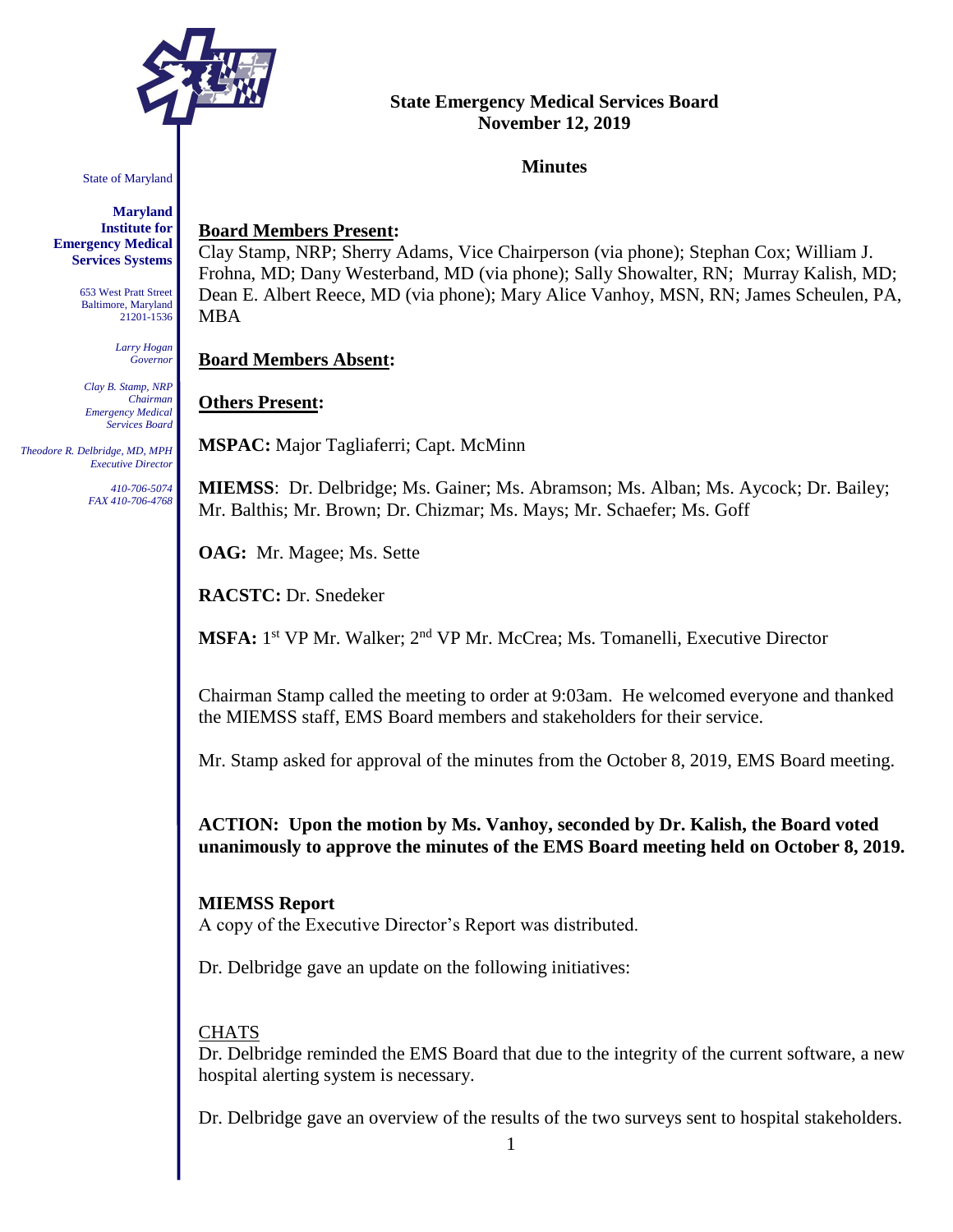A discussion on the future of the alerting system ensued.

## ET3 - Evaluation, Triage, Treatment and Transport

Dr. Delbridge said that five EMS jurisdictions applied for the ET3 grant: Annapolis City, Baltimore City, Charles County, Howard County and Montgomery County.

### EMS Plan

Dr. Delbridge said MIEMSS is reaching out to all stakeholders for input. MIEMSS has posted a draft of the EMS Plan along with a form for submitting suggested additions or changes. Dr. Delbridge added that MIEMSS has scheduled an EMS Plan Summit for December 18, 2019, in Annapolis. Registration is available on the MIEMSS web site.

### Legislative Update

A copy of the November 2019 ED Overcrowding Update Report was distributed.

Ms. Gainer said that the 2019 Joint Chairmen's Report directed MIEMSS to work with the Health Services Cost Review Commission to report the status of various initiatives aimed at mitigation emergency department (ED) overcrowding.

Ms. Gainer gave an overview of the report that updated progress on adding ED performance measures in the hospital quality reimbursement program, requesting hospital efficiency improvement action plans from hospitals that have poor ED performance measures, re-evaluating the use of yellow alerts, identifying a reasonable standard for ambulance off-load time and developing new models of EMS care delivery, (there are currently 9 mobile integrated health programs with 2 additional in progress). Ms. Gainer said that the HSCRC Care redesign program might be the best way to allow for EMS Reimbursements for new models of care.

# **SEMSAC Report**

Dr. Kalish said that the Volunteer Ambulance Inspection Program was approved for recommendation to the EMS Board. He said that elections for Chairperson and Vice Chairperson were held. Mr. Wayne Tiemersma has been voted in as the new Chairperson of SEMSAC with Ms. Karen Doyle being re-elected Vice Chairperson.

Mr. Stamp thanked Dr. Kalish for his service as the SEMSAC Chairperson.

# **MSPAC Report**

Captain McMinn reported that MSPAC Chief Pilot Mike Garland has retired. MSPAC is actively recruiting.

Mr. Stamp asked Captain McMinn to pass on the Board's appreciation for Mike's service.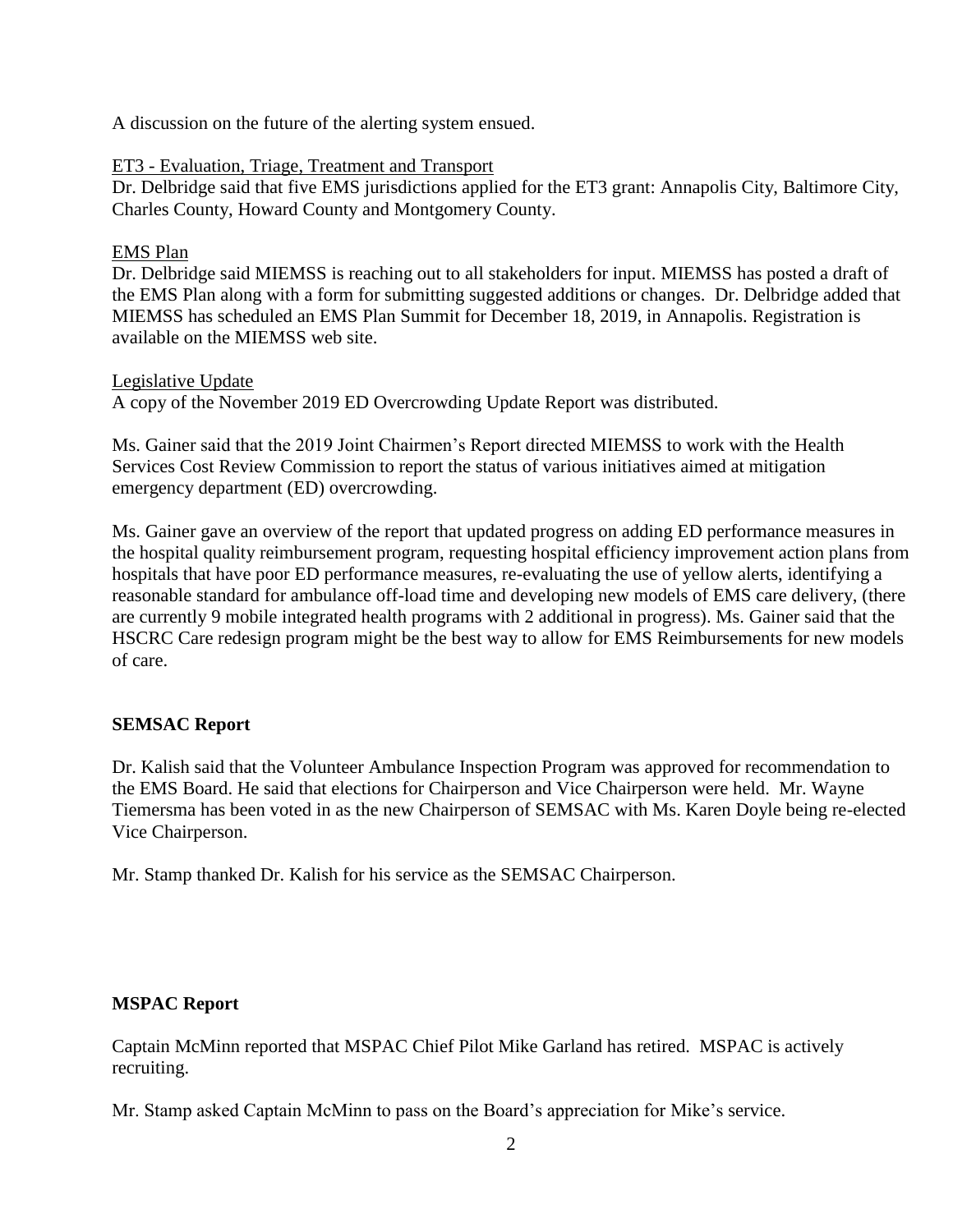# **MSFA**

2<sup>nd</sup> VP McCrea said that the MSFA said is pleased with the progress of the EMP Plan and is looking forward to the EMS Plan Summit.

# **RACSTC**

No Report.

# **OLD BUSINESS**

Maryland Medical Protocols for EMS – Incorporation by Reference Mr. Magee asked for the Board's approval for the Incorporation by Reference of the 2019 Maryland Medical Protocols for EMS.

# **ACTION: Upon the motion by Dr. Kalish, seconded by Ms. Vanhoy, the Board voted unanimously to approve the Incorporation by Reference of the 2019 Maryland Medical Protocols for EMS.**

# **NEW BUSINESS**

McCready Conversion to a Freestanding Medical Facility without Certificate of Need A copy of the report was distributed.

Ms. Sette said that by regulation, the EMS Board is required to consider eleven (11) factors in making its determination whether the proposed conversion will maintain adequate and appropriate delivery of emergency care within the statewide emergency medical services system (COMAR 30.08.15.03).

Ms. Sette gave an overview of the distributed report. She said that MIEMSS completed an analysis of each of the required factors and, based on its review, recommends the EMS Board make a determination that the conversion of McCready Hospital to a freestanding medical facility will maintain adequate and appropriate delivery of emergency care within the statewide emergency medical services system.

**ACTION: Upon the motion by Mr. Scheulen, seconded by Dr. Kalish, the Board voted unanimously to approve the conversion of McCready Memorial Hospital to a Freestanding Medical Facility with a letter to the Maryland Health Care Commission stating the Board's position that the alternative of an urgent care center, instead of the planned freestanding medical facility, would not serve the needs of the community and would not maintain adequate and appropriate delivery of emergency care within the EMS system.** 

Commercial Ambulance Services proposed Regulation change A copy of the proposed regulation was distributed.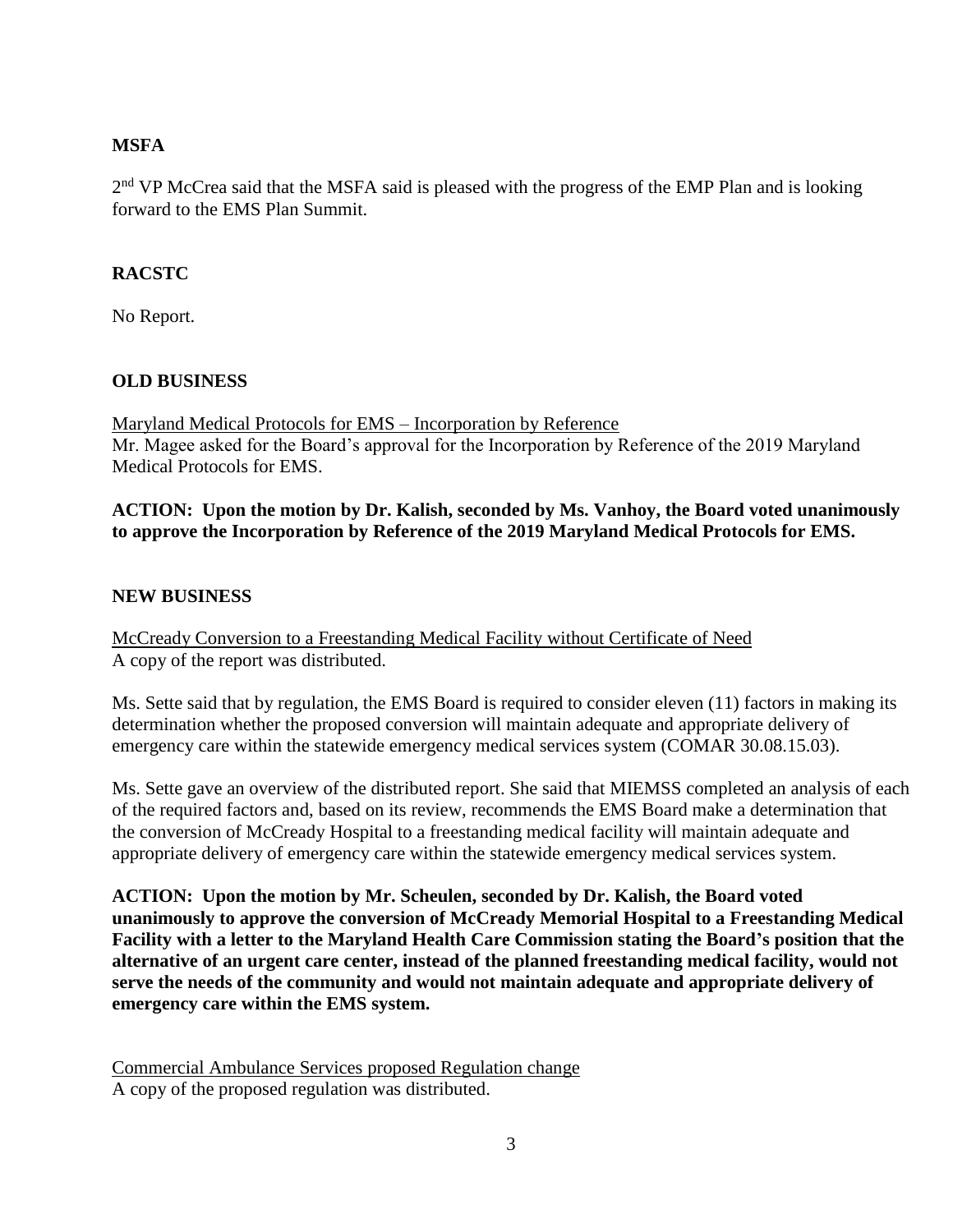Ms. Sette requested that the EMS Board approve an emergency amendment to the Commercial Ambulance Regulations to allow commercial services transports to hire EMRs as drivers instead of EMTs. This would help to mitigate the wait times for interfacility patient transfers due the unavailability of EMTs. Ms. Sette said that currently it is not mandatory for public safety to have an EMT as a driver when responding to EMS calls.

# **ACTION: Upon the motion by Mr. Scheulen, seconded by Ms. Showalter, the Board voted unanimously to approve the proposed emergency amendment to the Commercial Ambulance Service regulations.**

# **ACTION: Upon the motion by Ms. Vanhoy, seconded by Dr. Kalish, the Board voted unanimously to adjourn to closed session.**

The EMS Board adjourned to closed session to carry out administrative functions, Article §3-305(b)(1), to consult with counsel, to obtain legal advice on pending disciplinary actions under General Provisions Article §3-305(a) (7), and to maintain certain records and information in confidence as required by Health Occ. Art. §14-506 (b) under General Provisions Article §3-305 (a) (13).

### **In Closed Session:**

#### **Board Members Present:**

Board Members Present:

Clay Stamp, NRP; Sherry Adams, Vice Chairperson (via phone); Stephan Cox; William J. Frohna, MD; Dany Westerband, MD (via phone); Sally Showalter, RN; Murray Kalish, MD; Dean E. Albert Reece, MD (via phone); Mary Alice Vanhoy, MSN, RN; James Scheulen, PA, MBA

**MIEMSS**: Dr. Delbridge; Dr. Chizmar; Ms. Gainer; Ms. Abramson; Ms. Goff; Mr. Schaefer; Ms. Mays.

**OAG:** Mr. Magee; Ms. Sette.

#### **In closed session:**

- 1. The Board considered Educational Programs;
- 2. The Board considered a Cardiac Interventional Center re-designations;
- 3. Trauma Center re-designations; and
- 4. The Board considered EMS clinician disciplinary actions.

#### **The Board returned to open session.**

#### **In open session:**

### **Board Members Present:**

Clay Stamp, NRP; Sherry Adams, Vice Chairperson (via phone); Stephan Cox; William J. Frohna, MD; Dany Westerband, MD (via phone); Sally Showalter, RN; Murray Kalish, MD; Dean E. Albert Reece, MD (via phone); Mary Alice Vanhoy, MSN, RN; James Scheulen, PA, MBA